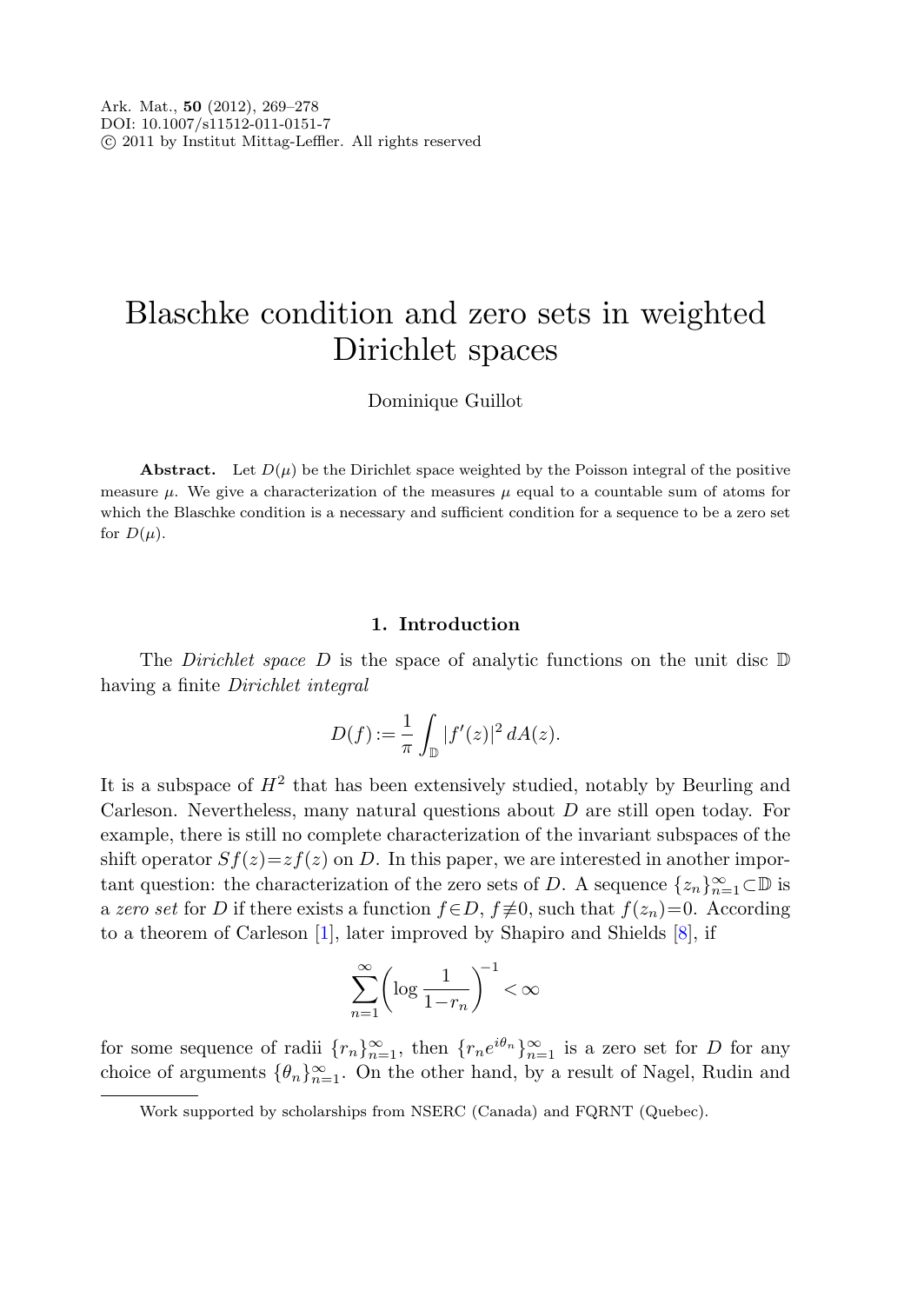Shapiro [[5\]](#page-8-1), if the series is divergent, there exists a sequence of arguments such that  ${r_ne^{i\theta_n}}_{n=1}^{\infty}$  is not a zero set.

A complete characterization of the zero sets for D is still an open problem. Contrary to the  $H<sup>2</sup>$  case, to find such a characterization, one must take into consideration the arguments of the points  $z_n$ , making the problem much more difficult. For a review of the recent results, see [[4\]](#page-8-2) and the references cited therein.

In studying the invariant subspaces for the shift on  $D$ , Richter and Sundberg  $[6]$  $[6]$ ,  $[7]$  $[7]$ , have introduced weighted versions of D. For a positive Borel measure  $\mu$  on T, the space  $D(\mu)$  is the space of analytic functions on D with finite  $\mu$ -Dirichlet integral

$$
D_{\mu}(f) = \frac{1}{\pi} \int_{\mathbb{D}} |f'(z)|^2 P \mu(z) dA(z),
$$

where  $P\mu(z)$  is the Poisson integral of  $\mu$ :

$$
P\mu(z) = \int_{\mathbb{T}} \frac{1 - |z|^2}{|e^{it} - z|^2} \, d\mu(e^{it}).
$$

The space  $D(\mu)$  is a Hilbert space with the norm  $||f||_{\mu}^2 = ||f||_2 + D_{\mu}(f)$ . In particular, if  $\mu=0$ , we get the Hardy space  $H^2$ , and for  $\mu=m$ , we obtain the Dirichlet space D. The spaces  $D(\mu)$  are interesting since they give intermediate examples of spaces between the well-known  $H^2$  case and the difficult Dirichlet case. Moreover, the study of particular examples (like the case where  $\mu$  is a Dirac measure) is often easier and gives good insights about what can happen in the most difficult cases.

In this paper, we study the zero sets of functions in  $D(\mu)$  in the case where  $\mu$  is a countable sum of Dirac measures  $\mu = \sum_{n\geq 1} c_n \delta_{\zeta_n}$ , where  $\{\zeta_n\}_{n=1}^{\infty} \subset \mathbb{T}$ . Recall that a sequence  $\{z_n\}_{n=1}^{\infty}$  is a zero set for  $H^2$  if and only if the sequence satisfies the Blaschke condition  $\sum_{n\geq 1}(1-|z_n|)<\infty$ . Since  $D(\mu)\subset H^2$ , the Blaschke condition is the minimum required for a sequence to be a zero set in  $D(\mu)$ . We give a characterization of the measures  $\mu = \sum_{n\geq 1} c_n \delta_{\zeta_n}$  for which this condition is necessary and sufficient. We also prove that, given a sequence of points  $\{\zeta_n\}_{n=1}^{\infty}$   $\subset$  T, we can always find a way to distribute a mass on  $\{\zeta_n\}_{n=1}^{\infty}$  such that the Blaschke condition is necessary and sufficient to get a zero sequence in  $D(\mu)$ .

### **2. The Blaschke condition**

As we shall see later the existence of zero sequences in  $D(\mu)$  is closely related to the existence of outer functions vanishing on subsets of T.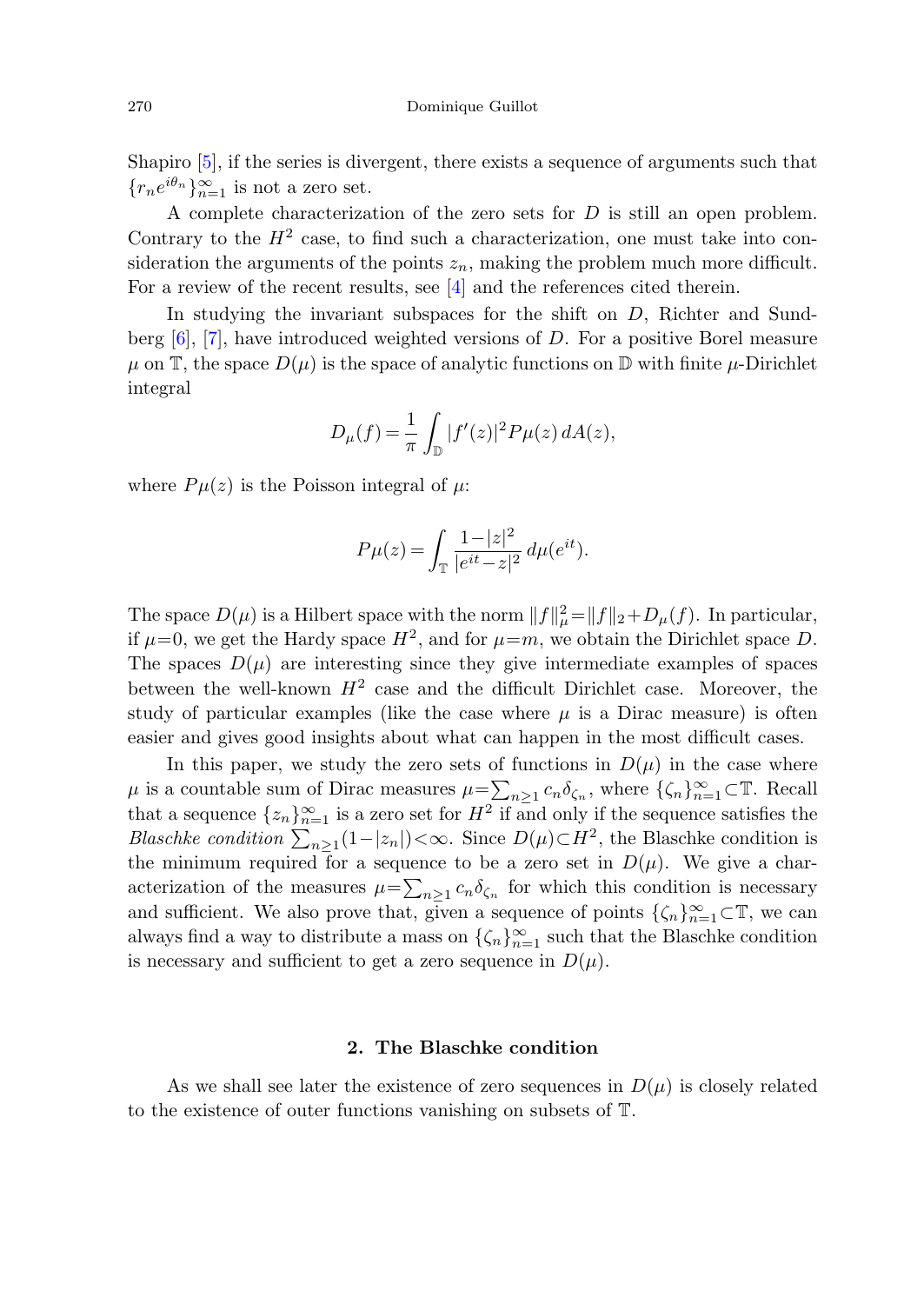<span id="page-2-0"></span>**Theorem 2.1.** Let  $\mu$  be a positive finite Borel measure on  $\mathbb{T}$ . If there exists  $F \in D(\mu)$  such that  $F=0$   $\mu$ -a.e., then

$$
\int_{\mathbb{T}} \log V_2 \mu(e^{it}) dt < \infty,
$$

where  $V_2\mu$  is the Newtonian potential associated with  $\mu$ .

$$
V_2\mu(e^{it}) = \int_{\mathbb{T}} \frac{d\mu(\zeta)}{|e^{it} - \zeta|^2}.
$$

*Proof.* Suppose  $F=0$   $\mu$ -a.e. According to [[6](#page-8-3)], Proposition 2.2,

$$
D_{\mu}(F) = \int_{\mathbb{T}} \int_{\mathbb{T}} \frac{|F(e^{it})|^2}{|e^{it} - \zeta|^2} \frac{dt}{2\pi} d\mu(\zeta).
$$

Thus, if  $F \in D(\mu)$ , by applying Fubini's theorem and Jensen's inequality

$$
\infty > \log D_{\mu}(F) \ge \int_{\mathbb{T}} \log \left( |F(e^{it})|^2 \int_{\mathbb{T}} \frac{d\mu(\zeta)}{|e^{it} - \zeta|^2} \right) \frac{dt}{2\pi}
$$

$$
= \int_{\mathbb{T}} 2 \log |F(e^{it})| \frac{dt}{2\pi} + \int_{\mathbb{T}} \log \left( \int_{\mathbb{T}} \frac{d\mu(\zeta)}{|e^{it} - \zeta|^2} \right) \frac{dt}{2\pi}.
$$

Since  $F \in H^2$ , it follows that  $\log |F|$  is integrable and so

$$
\int_{\mathbb{T}} \log \left( \int_{\mathbb{T}} \frac{d\mu(\zeta)}{|e^{it} - \zeta|^2} \right) dt < \infty.
$$

<span id="page-2-1"></span>This completes the proof.  $\Box$ 

In the case where  $\mu$  is a countable sum of Dirac measures, the preceding condition is also sufficient.

**Theorem 2.2.** Let  $\mu = \sum_{n=1}^{\infty} c_n \delta_{\zeta_n}$  with  $\sum_{n=1}^{\infty} c_n < \infty$ ,  $c_n \ge 0$  and  $\zeta_n \in \mathbb{T}$ . Then the following are equivalent:

- (1) There exists  $F \in D(\mu)$  such that  $F = 0$   $\mu$ -a.e.;
- (2) There exists  $F \in D(\mu)$  such that  $||zF||_{\mu} = ||F||_{\mu}$ ;
- (3) We have

$$
\int_{\mathbb{T}} \log V_2 \mu(e^{it}) dt < \infty.
$$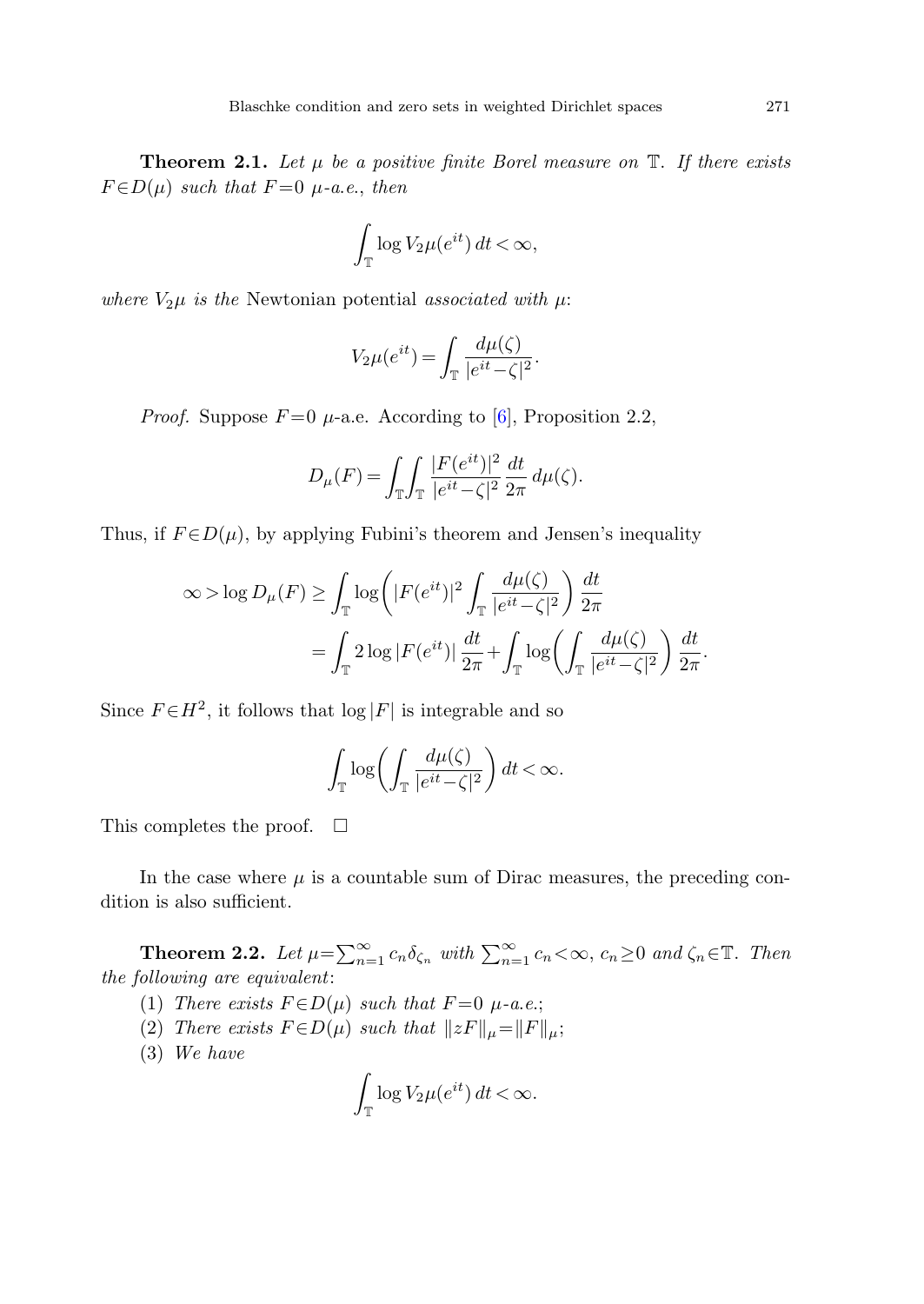#### 272 Dominique Guillot

*Proof.* According to a result of Richter and Sundberg  $([6],$  $([6],$  $([6],$  Corollary 2.3), for  $F \in D(\mu)$ ,

$$
||zF||_{\mu}^{2} - ||F||_{\mu}^{2} = \int_{\mathbb{T}} |F|^{2} d\mu.
$$

This shows the equivalence between  $(1)$  and  $(2)$ . We will prove that  $(1)$  is equivalent to  $(3)$ . According to Theorem [2.1,](#page-2-0) we have  $(1)$  implies  $(3)$ . Now assume that  $(3)$  is true. Define  $F$  by

$$
F(z) = \exp\bigg(-\int_{\mathbb{T}} \frac{e^{it} + z}{e^{it} - z} \log V_2 \mu(e^{it}) \frac{dt}{2\pi}\bigg).
$$

According to  $(3)$ , F is well defined. Moreover, remark that

$$
\frac{1}{|F(e^{it})|} = V_2\mu(e^{it}) \ge \frac{1}{4}\mu(\mathbb{T}) \quad \text{a.e.}
$$

As a consequence,  $|F(e^{it})| \leq 4/\mu(\mathbb{T})$  a.e. and so  $F \in H^{\infty}$ . We claim that  $F(\zeta_k)=0$ for each k. To prove this claim, recall that the Poisson integral of a measure  $\nu$  has a radial limit equal to  $\infty$  at  $e^{it}$  whenever the symmetric derivative of  $\nu$  at  $e^{it}$ ,

$$
D\nu(e^{it}) = \lim_{\varepsilon \to 0^+} \frac{1}{2\varepsilon} \int_{t-\varepsilon}^{t+\varepsilon} d\mu(e^{it})
$$

exists and is equal to  $\infty$ . Notice that  $|F(z)| = \exp(-P(\log V_2\mu))(z)$ . Therefore, to prove that  $F(\zeta_k)=0$ , it suffices to show that the symmetric derivative of  $\log V_2\mu$  at  $\zeta_k$  is  $\infty$ . Let  $\varepsilon > 0$  and let  $\zeta_k = e^{i\alpha}$ . Then

$$
\frac{1}{2\varepsilon} \int_{\alpha-\varepsilon}^{\alpha+\varepsilon} \log V_2 \mu(e^{it}) dt \ge \frac{1}{2\varepsilon} \int_{\alpha-\varepsilon}^{\alpha+\varepsilon} \log \left( \frac{c_k}{|e^{it} - \zeta_k|^2} \right) dt
$$

$$
\ge \frac{C}{\varepsilon} \int_0^\varepsilon \log \left( \frac{c_k}{t^2} \right) dt
$$

$$
= C \log c_k - \frac{2C}{\varepsilon} \int_0^\varepsilon \log t dt
$$

$$
= C \log c_k - \frac{2C}{\varepsilon} (\varepsilon \log \varepsilon - \varepsilon)
$$

$$
= C \log c_k + 2C - 2C \log \varepsilon,
$$

where C is some positive constant. By letting  $\varepsilon \to 0^+$ , we obtain  $D \log V_2 \mu(\zeta_k) = \infty$ proving the claim.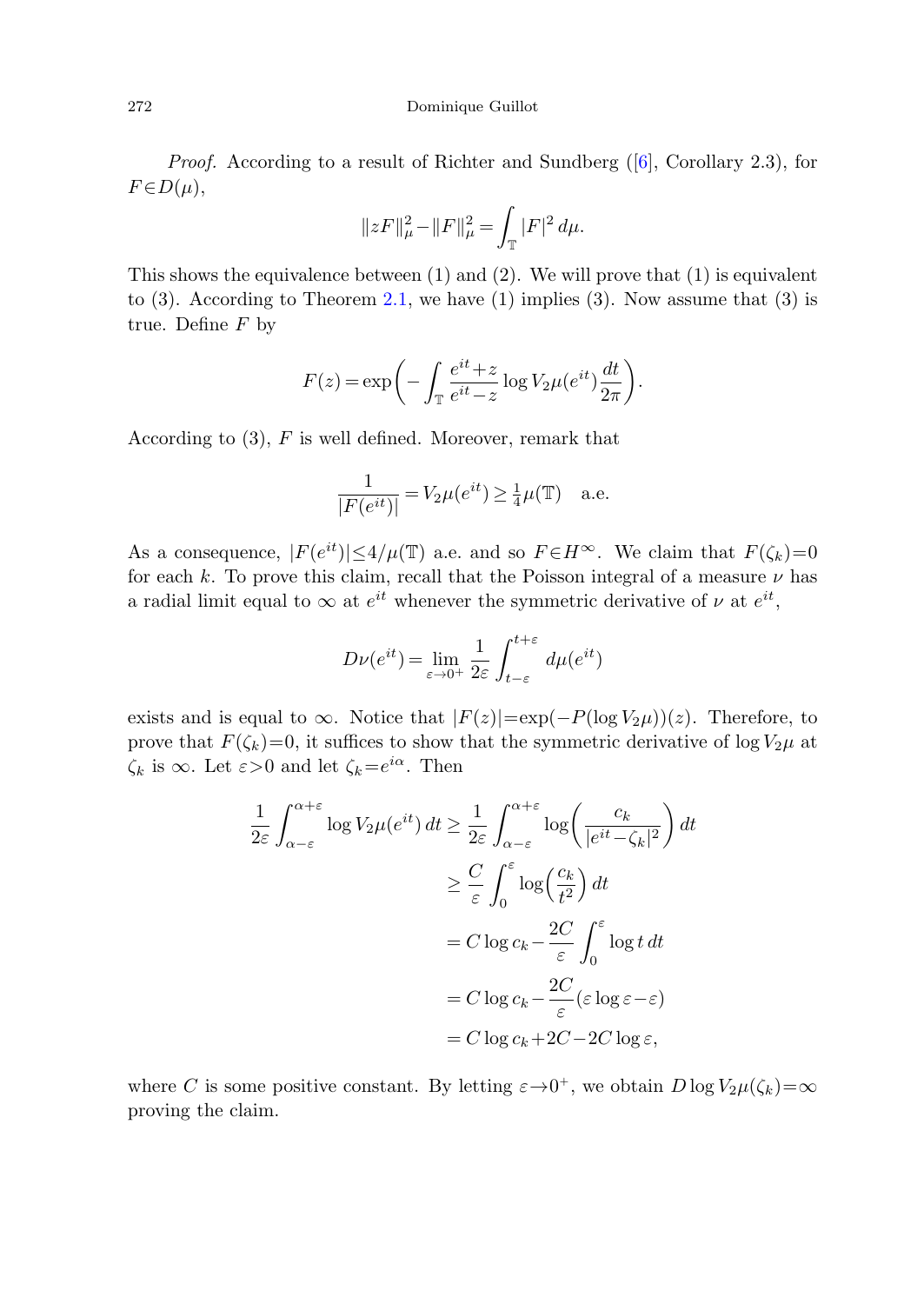<span id="page-4-0"></span>Let us compute  $D_{\mu}(F)$ . We have

$$
D_{\mu}(F) = \iint_{\mathbb{T}} \frac{|F(e^{it})|^2}{|e^{it} - \zeta|^2} \frac{dt}{2\pi} d\mu(\zeta) = \int_{\mathbb{T}} \int_{\mathbb{T}} \frac{1}{|e^{it} - \zeta|^2} d\mu(\zeta) |F(e^{it})|^2 \frac{dt}{2\pi}
$$
  
= 
$$
\int_{\mathbb{T}} |F(e^{it})| \frac{dt}{2\pi} \le \int_{\mathbb{T}} \frac{4}{\mu(\mathbb{T})} \frac{dt}{2\pi} < \infty.
$$

Hence  $F \in D(\mu)$  and  $F(\zeta_k)=0$  for every  $k$ .  $\Box$ 

**Lemma 2.3.** Let  $\{\zeta_n\}_{n=1}^{\infty}$   $\subset$  T. Then there exists a sequence  $\{z_n\}_{n=1}^{\infty}$   $\subset$  D such that  $\sum_{n=1}^{\infty} (1 - |z_n|) < \infty$  and

$$
\sum_{n=1}^\infty \frac{1-|z_n|^2}{|\zeta_k-z_n|^2}=\infty
$$

for every k.

Proof. We can easily construct such a sequence. For example, we may let  $r_{n,k} := 1 - 1/n^2 k^2$  and consider the points  $\{r_{n,k} \zeta_k\}_{n,k=1}^{\infty}$ . Let  $\{z_m\}_{m=1}^{\infty}$  be an enumeration of the points of this set. For each  $k$ , we have

$$
\sum_{m=1}^{\infty} \frac{1 - |z_m|^2}{|\zeta_k - z_m|^2} = \infty,
$$

since an infinite number of the points of the sequence  $\{z_m\}_{m=1}^{\infty}$  are on the ray from the origin to  $\zeta_k$  and

$$
\frac{1-|r\zeta_k|^2}{|\zeta_k-r\zeta_k|^2}\to\infty
$$

as  $r\rightarrow1^-$ . Moreover,

$$
\sum_{m=1}^{\infty} (1 - |z_m|) = \sum_{n=1}^{\infty} \sum_{k=1}^{\infty} \frac{1}{n^2} \frac{1}{k^2} < \infty.
$$

Therefore, the sequence  $\{z_m\}_{m=1}^{\infty}$  satisfies the conditions of the lemma.  $\Box$ 

**Theorem 2.4.** Let  $\mu = \sum_{n=1}^{\infty} c_n \delta_{\zeta_n}$  where  $c_n \geq 0$ ,  $\sum_{n=1}^{\infty} c_n < \infty$  and  $\zeta_n \in \mathbb{T}$ . The following are equivalent:

(1) For each Blaschke sequence  $\{z_n\}_{n=1}^{\infty}$ , there exists  $f \in D(\mu)$  and  $f \neq 0$ , such that  $f(z_n)=0$  for every n;

(2) We have

$$
\int_{\mathbb{T}} \log V_2 \mu(e^{it}) dt < \infty.
$$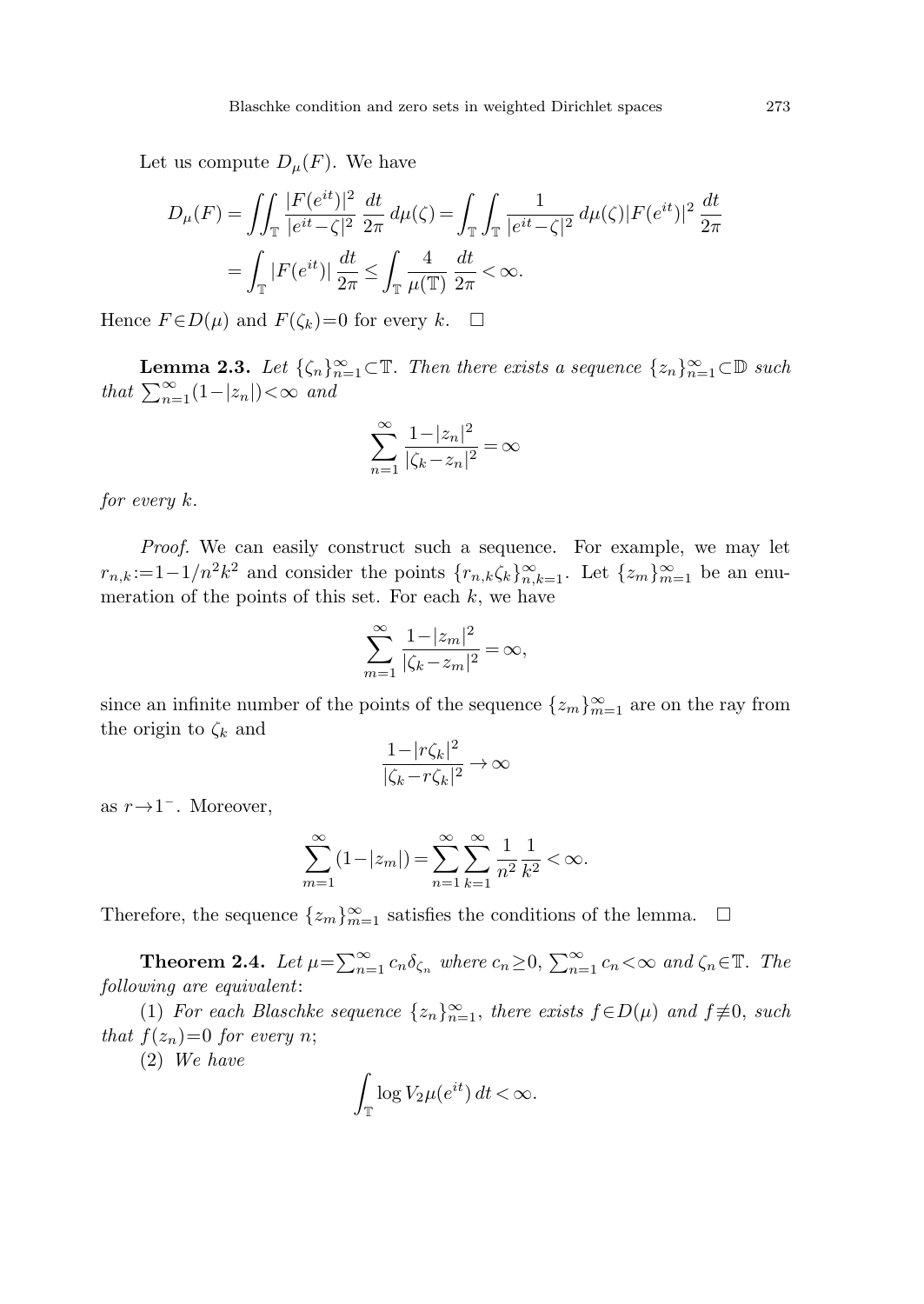Proof. According to Lemma [2.3](#page-4-0), there exists a Blaschke sequence such that

$$
\sum_{n=1}^{\infty} \frac{1-|z_n|^2}{|\zeta_k-z_n|^2} = \infty
$$

for every k, and, according to the hypothesis of the theorem, there exists  $f \in D(\mu)$ such that  $f(z_n)=0$  for every n. We can decompose f as  $f=BSF$ , where B is the Blaschke product associated with the sequence  $\{z_n\}_{n=1}^{\infty}$ , S is a singular inner function and  $F$  is an outer function. According to a formula of Carleson  $\lceil 3 \rceil$  gener-alized by Richter and Sundberg [\[6](#page-8-3)], Theorem 3.1,  $BF \in D(\mu)$  and so, without loss of generality, we can assume that  $S=1$ . Also,

$$
D_{\mu}(BF) = D_{\mu}(F) + \sum_{k=1}^{\infty} c_k |F(\zeta_k)|^2 \sum_{n=1}^{\infty} \frac{1 - |z_n|^2}{|\zeta_k - z_n|^2} < \infty.
$$

Since the right-hand sum is infinite for every k, we must have  $F(\zeta_k)=0$  for every k. So  $F=0$   $\mu$ -a.e. It follows from Theorem [2.2](#page-2-1) that

$$
\int_{\mathbb{T}} \log V_2 \mu(e^{it}) dt < \infty.
$$

Conversely, suppose that the preceding integral is convergent and let  $\{z_n\}_{n=1}^{\infty}$  be a Blaschke sequence. Then there exists  $F \in D(\mu)$  such that  $F = 0$   $\mu$ -a.e. If B is the Blaschke product associated with the sequence  $\{z_n\}_{n=1}^{\infty}$ , then  $D_{\mu}(BF) = D_{\mu}(F)$ . So  $f = BF \in D(\mu)$  and  $f(z_n) = 0$  for every *n*.  $\Box$ 

#### **3. Carleson's condition is not necessary**

Definition 3.1. A closed set  $E \subset \mathbb{T}$  is a *Carleson set* if

$$
\int_{\mathbb{T}} \log\biggl(\frac{1}{d(e^{it},E)}\biggr)\, dt < \infty.
$$

If E is a Carleson set, then according to a classical result of Carleson  $(2)$ , Theorem 1), there exists a holomorphic function F such that  $F=0$  on E and F is continuously differentiable on  $\mathbb{T}$ . As a consequence, if  $\{\zeta_n\}_{n=1}^{\infty}$  is Carleson, there exists  $F \in D(\mu)$  such that  $F(\zeta_n)=0$  for every n. Theorem [2.2](#page-2-1) gives another proof of this result, as follows.

**Corollary 3.2.** Let  $\mu = \sum_{n=1}^{\infty} c_n \delta_{\zeta_n}$ , where  $c_n \geq 0$ ,  $\sum_{n=1}^{\infty} c_n < \infty$  and  $\zeta_n \in \mathbb{T}$ . Assume that  $E:=\{\zeta_n\}_{n=1}^{\infty}$  is a Carleson set. Then there exists  $F \in D(\mu)$  such that  $F(\zeta_n)=0$  for every n.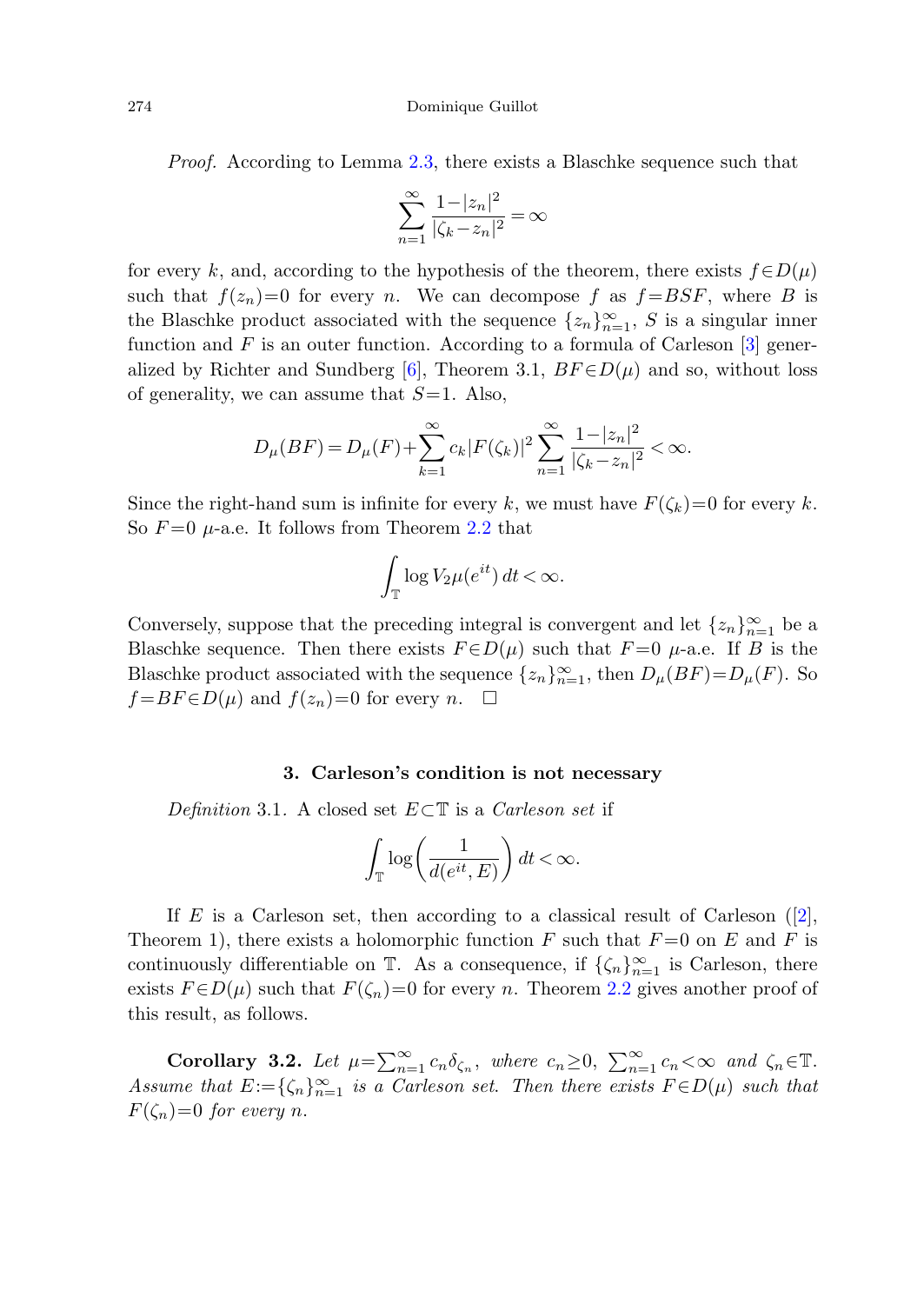Proof. It suffices to remark that

$$
\int_{\mathbb{T}} \log V_2 \mu(e^{it}) dt = \int_{\mathbb{T}} \log \left( \int_{\mathbb{T}} \frac{1}{|e^{it} - \zeta|^2} d\mu(\zeta) \right) dt \le \int_{\mathbb{T}} \log \frac{\mu(\mathbb{T})}{d(e^{it}, E)^2} dt. \quad \Box
$$

Therefore, if  $E = \{\zeta_n\}_{n=1}^{\infty}$  is a Carleson set, then every Blaschke sequence is a zero sequence in  $D(\mu)$  if  $\mu = \sum_{n\geq 1} c_n \delta_{\zeta_n}$  for a summable sequence  $\{c_n\}_{n=1}^{\infty}$ . The following theorem shows that we can give a mass to almost any sequence  $\{\zeta_n\}_{n=1}^{\infty}$  in such a way that the Blaschke condition becomes a necessary and sufficient condition to have a zero sequence. Therefore, Carleson's condition is not necessary.

**Theorem 3.3.** Let  $E:=\{\zeta_n\}_{n=1}^{\infty}\subset\mathbb{T}$ . There exists a sequence  $\{c_n\}_{n=1}^{\infty}$  such that  $c_n \geq 0$ ,  $\sum_{n=1}^{\infty} c_n < \infty$  and  $c_n > 0$  for an infinite number of n and

$$
\int_{\mathbb{T}} \log V_2 \mu(e^{it}) dt < \infty,
$$

where  $\mu = \sum_{n=1}^{\infty} c_n \delta_{\zeta_n}$ . As a consequence, for this measure  $\mu$ , the Blaschke condition is necessary and sufficient to have a zero sequence in  $D(\mu)$ .

*Proof.* Set  $\zeta_n := e^{i\alpha_n}$  and suppose, without loss of generality, that  $\zeta_n \to \zeta$  and that  $0<\alpha_1<\alpha_2<\alpha_3<\ldots<2\pi$  (if this is not the case, extract such a sequence and let  $c_n=0$  for the other points of E). Denote by  $m_j$  the middle point of the arc  $(\zeta_i, \zeta_{i+1})$ . other point of E. Denote by  $J_j$  the arc  $(m_{j-1}, m_j)$ , j=1, 2, ..., and let  $J := \bigcup_{j=1}^{\infty} J_j$ (see figure below).



Moreover, denote by  $d_j := d(J_j, E \setminus {\{\zeta_j\}})$ , the distance between the arc  $J_j$  and the other points of E. Consider the sequence  $c_n := d_n^2/2^n$ .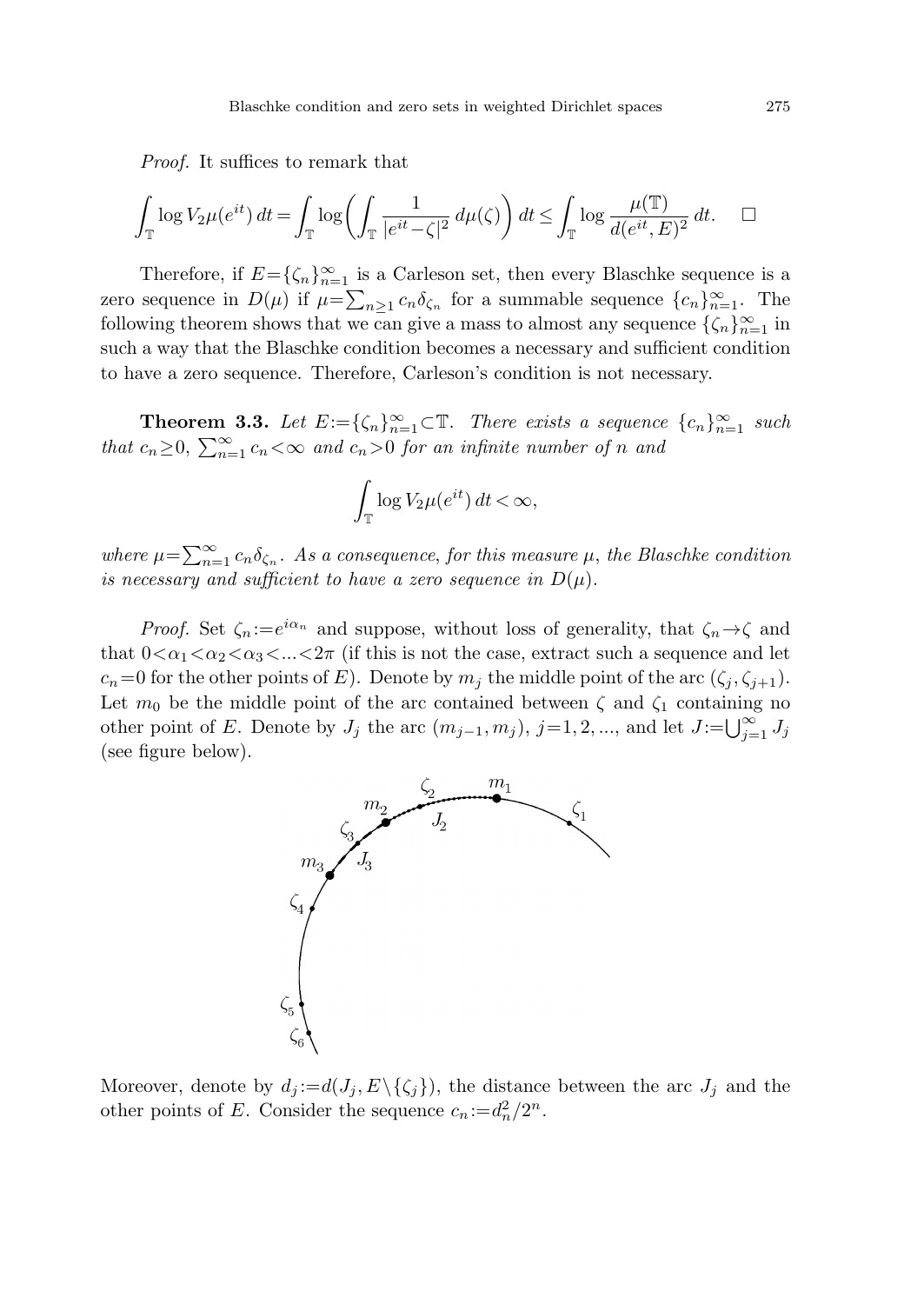We will show that this sequence satisfies the hypothesis of the theorem. First, we have  $\sum_{n=1}^{\infty} d_n < \infty$  since  $d_n = \min(d(m_n, \zeta_n), d(\zeta_n, m_{n-1})) \leq |J_n|$  and  $\sum_{n=1}^{\infty} |J_n| \leq$  $2\pi$  since the arcs  $J_j$  are disjoint. Therefore,  $\sum_{n=1}^{\infty} c_n < \infty$ . Next, to estimate the integral, remark that

$$
\int_{\mathbb{T}\setminus J} \log V_2 \mu(e^{it}) dt \le C + \int_{\mathbb{T}\cap J} \log V_2 \mu(e^{it}) dt,
$$

for a constant  $C>0$ , since the integral over  $B(\zeta,\varepsilon)\cap J$  is bigger than the integral over  $B(\zeta,\varepsilon)\cap J^c$ . Therefore, it is sufficient to bound the integral over J:

$$
\int_J \log V_2 \mu(e^{it}) dt = \int_J \log \left( \sum_{k=1}^{\infty} \frac{c_k}{|e^{it} - \zeta_k|^2} \right) dt = \int_J \log \left( \sum_{k=1}^{\infty} \frac{d_k^2/2^k}{|e^{it} - \zeta_k|^2} \right) dt
$$
  

$$
\leq \sum_{n=1}^{\infty} \int_{J_n} \log \left[ \sum_{\substack{k=1 \ k \neq n}}^{\infty} \left( \frac{1}{2^k} \right) + \frac{d_n^2/2^n}{|e^{it} - \zeta_n|^2} \right] dt,
$$

because  $|e^{it} - \zeta_k| \geq d_k$  if  $e^{it} \in J_n$  and  $k \neq n$ . Hence,

$$
\int_{J} \log V_2 \mu(e^{it}) dt \le \sum_{n=1}^{\infty} \int_{J_n} \log \left( 1 + \frac{d_n^2/2^n}{|e^{it} - \zeta_n|^2} \right) dt \le \sum_{n=1}^{\infty} \int_{J_n} \log \left( 1 + \frac{d_n^2}{|e^{it} - \zeta_n|^2} \right) dt.
$$

Set  $J_n := (\alpha_n - a_n, \alpha_n + b_n)$  with  $a_n, b_n \in [0, 2\pi)$ . Then

$$
\int_{J} \log V_2 \mu(e^{it}) dt \approx \sum_{n=1}^{\infty} \int_{\alpha_n - a_n}^{\alpha_n + b_n} \log \left( 1 + \frac{d_n^2}{(t - \alpha_n)^2} \right) dt
$$

$$
= \sum_{n=1}^{\infty} \int_{-a_n}^{b_n} \log \left( 1 + \frac{d_n^2}{t^2} \right) dt
$$

$$
= \sum_{n=1}^{\infty} \left[ t \log \left( 1 + \frac{d_n^2}{t^2} \right) + 2d_n \arctan \left( \frac{t}{d_n} \right) \right]_{-a_n}^{b_n}
$$

$$
\leq \sum_{n=1}^{\infty} 8\pi d_n + \sum_{n=1}^{\infty} \log \left[ \left( 1 + \frac{d_n^2}{b_n^2} \right)^{b_n} \left( 1 + \frac{d_n^2}{a_n^2} \right)^{a_n} \right]
$$

Note that  $d_n = \min(a_n, b_n)$ , as  $m_n$  is the middle point of the arc  $(\zeta_n, \zeta_{n+1})$ . Thus,

.

$$
\int_{J} \log V_2 \mu(e^{it}) dt \le \sum_{n=1}^{\infty} 8\pi d_n + \sum_{n=1}^{\infty} (a_n + b_n) \log 2.
$$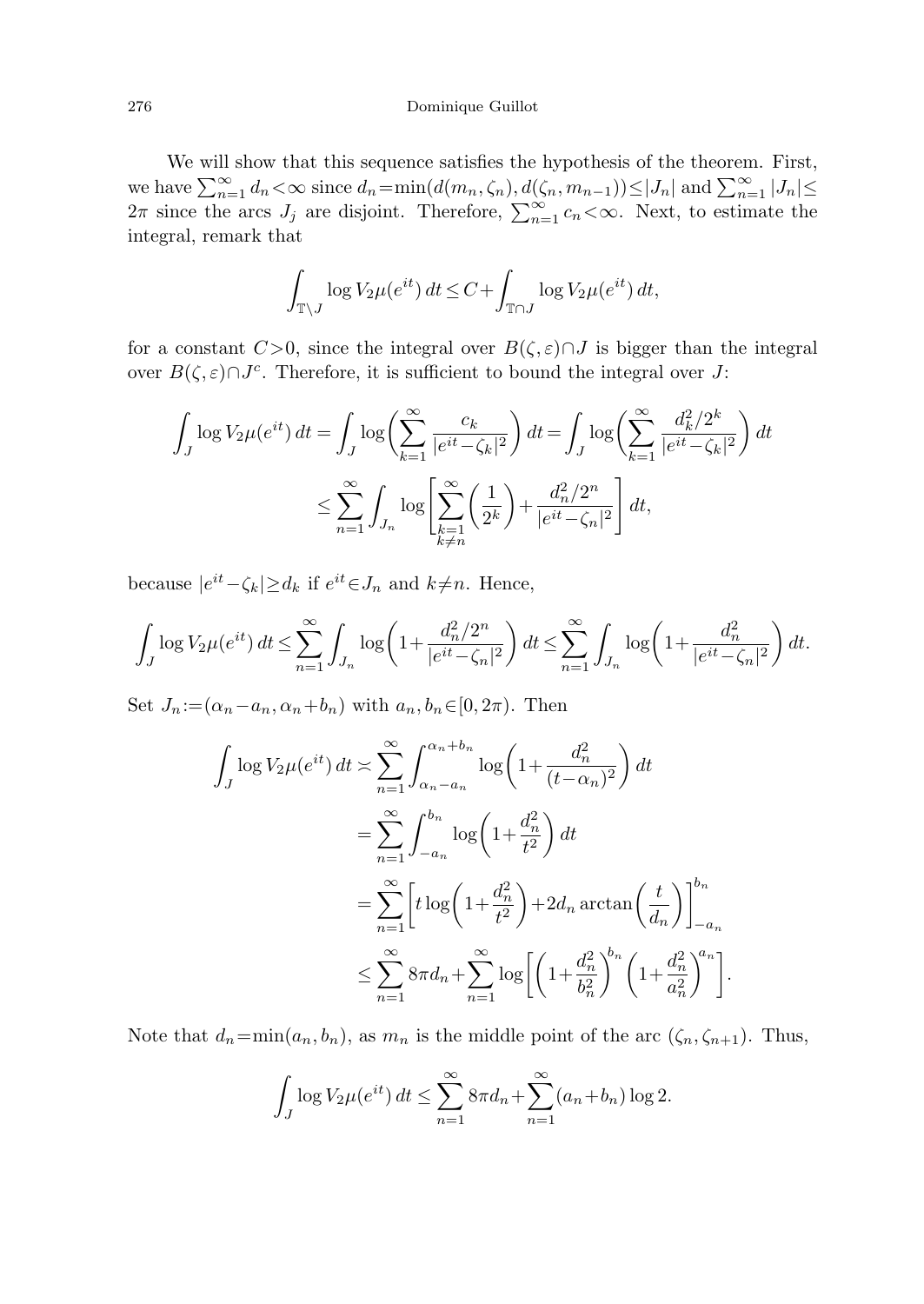The first sum is convergent since  $\sum_{n=1}^{\infty} d_n < \infty$ . For the second sum, notice that  $a_n+b_n=|J_n|$ . As the  $J_n$  are disjoint, it follows that  $\sum_{n=1}^{\infty} |J_n| \leq 2\pi$ . This completes the proof.  $\Box$ 

In particular, let  $E = {\zeta_n}_{n=1}^{\infty}$  be a monotone sequence such that  $\zeta_n \to \zeta$  and such that  $\overline{E}$  is not a Carleson set. According to the theorem, we can choose masses  $c_n>0$  such that the Blaschke sequence is necessary and sufficient to have a zero sequence in  $D(\mu)$  with  $\mu = \sum_{n=1}^{\infty} c_n \delta_{\zeta_n}$ . So we have the following corollary.

**Corollary 3.4.** There exists a sequence  $E = \{\zeta_n\}_{n=1}^{\infty}$  and a sequence  $\{c_n\}_{n=1}^{\infty}$ such that  $\overline{E}$  is not a Carleson set,  $c_n>0$  for every n,  $\sum_{n=1}^{\infty} c_n<\infty$ , and if  $\mu=$  $\sum_{n=1}^{\infty} c_n \delta_{\zeta_n}$ , then the Blaschke condition is a necessary and sufficient condition for having a zero sequence in  $D(\mu)$ .

<span id="page-8-6"></span><span id="page-8-0"></span>Acknowledgements. This work is part of the author's doctoral dissertation. The author would like to thank Professor Thomas Ransford for having read the paper and for his invaluable remarks and suggestions.

# **References**

- <span id="page-8-5"></span><span id="page-8-2"></span><span id="page-8-1"></span>1. Carleson, L., On the zeros of functions with bounded Dirichlet integrals, Math. Z. **56** (1952), 289–295.
- <span id="page-8-3"></span>2. CARLESON, L., Sets of uniqueness for functions regular in the unit circle, Acta Math. **87** (1952), 325–345.
- <span id="page-8-4"></span>3. Carleson, L., A representation formula for the Dirichlet integral, Math. Z. **73** (1960), 190–196.
- 4. Mashreghi, J. and Shabankhah, M., Zero sets and uniqueness sets with one cluster point for the Dirichlet space, J. Math. Anal. Appl. **357** (2009), 498–503.
- 5. Nagel, A., Rudin, W. and Shapiro, J., Tangential boundary behavior of functions in Dirichlet-type spaces, Ann. of Math. **116** (1982), 331–360.
- 6. RICHTER, S. and SUNDBERG, C., A formula for the local Dirichlet integral, *Michigan* Math. J. **38** (1991), 355–379.
- 7. RICHTER, S. and SUNDBERG, C., Multipliers and invariant subspaces in the Dirichlet space, J. Operator Theory **28** (1992), 167–186.